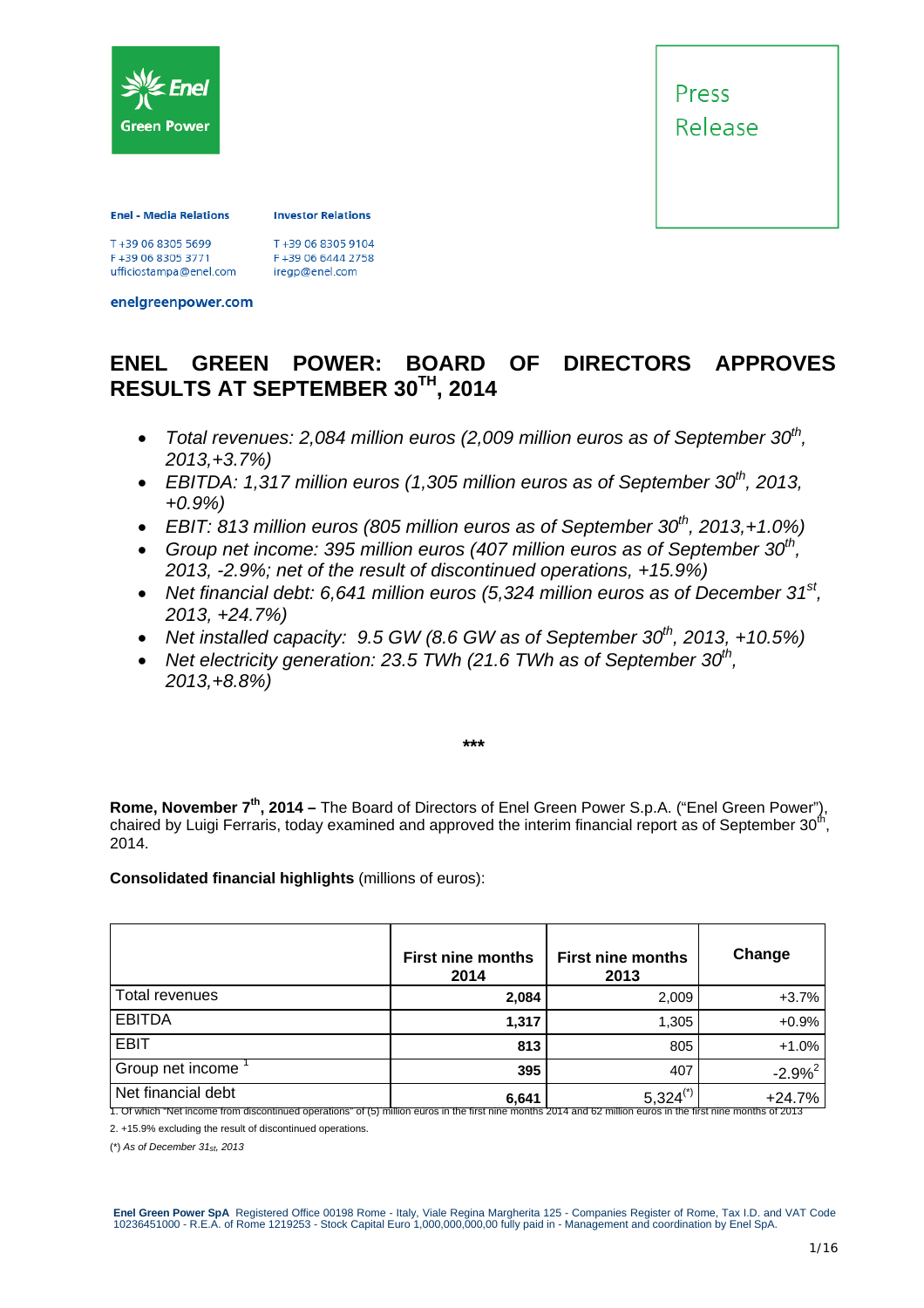



#### **Consolidated operational highlights**

|                                  | <b>First nine months</b><br>2014 | <b>First nine months</b><br>2013 | Change   |
|----------------------------------|----------------------------------|----------------------------------|----------|
| Net installed capacity (GW)      | 9.5                              | 8.6                              | $+10.5%$ |
| Net electricity generation (TWh) | 23.5                             | 21.6                             | +8.8%    |

Francesco Venturini, Chief Executive Officer and General Manager of Enel Green Power, stated: "*Enel Green Power is continuing to consolidate its growth, with nearly 700 MW of new capacity installed in the first nine months of 2014, which, together with the projects in execution, meet over 80% of 2018 capacity target as foreseen by our business plan. We achieved this result thanks to our constant efforts to identify growth opportunities in target markets, as demonstrated by our recent success stories. In Brazil we were*  awarded more than 300 MW of capacity in the latest public tender, while in Chile by leveraging on Enel *Group synergies we reached an agreement for a long-term energy supply contract that will be supported by over 300 MW of new solar and wind capacity. And it is precisely this geographically and technologically diversified growth, which enables us to counter discontinuities experienced in traditional European markets, that is the key to our company's successful strategy*".

The balance-sheet figures as of December  $31^{st}$ , 2013, do not include the values of Enel.si Srl, which was sold with effect from July 1<sup>st</sup>, 2013. The performance figures reported (with the exception of Group net income) for the first nine months of 2013 do not reflect the results achieved by that company (discontinued operations).

\*\*\*

Following the application, with retrospective effect as from January 1st, 2014, of the new version of IFRS 11 – Joint arrangements, the investments of the Enel Green Power Group in joint ventures must be accounted for using the equity method rather than proportionate consolidation, which is no longer allowed for such ventures. Since the Group had accounted for joint ventures using proportionate consolidation prior to the date of application of the new standard, as permitted under the previous applicable standard (IAS 31 – Interests in joint ventures) as an option to the equity method, that change resulted the restatement of the consolidated balance sheet as of December 31<sup>st</sup>, 2013, and the income statement presented in the consolidated interim financial report as of September 30<sup>th</sup>, 2013, which are reported for comparative purposes only. In view of the nature of the above change, it did not have an impact on Group net income for the previous year and for the first nine months of 2013 or on shareholders' equity pertaining to the shareholders of the Parent Company as of December 31 $^{\rm st}$ , 2013.

The above changes in accounting treatment resulted in appropriate adjustments, where material, to the operating data for the period and at the end of the period ended as of September  $30^{\text{th}}$ , 2013 and as of December  $31^{\text{st}}$ , 2012, presented for comparative purposes in this press release.

The balance sheet figures reported in the 2013 consolidated financial statements and those in the income statement for the first nine months of 2013 have been restated to take account of the effects of the definitive recognition, by the time limit provided for under IFRS 3/R, of the fair value of the assets acquired and the liabilities and contingent liabilities assumed with the acquisition of 100% of Parque Talinay Oriente ("Talinay") and Dominica Energia Limpia ("Dominica") in the first nine months of 2013;

With effect from April 24 $<sup>th</sup>$ , 2014, the Group has adopted the following new organizational structure:</sup>

Europe, which includes Iberia, as well as the countries previously included in the Italy and Europe area;

Latin America;

North America.

The representation of performance and financial results by business area for the period ended September  $30<sup>th</sup>$ , 2013 was reclassified on the basis of the new organizational structure.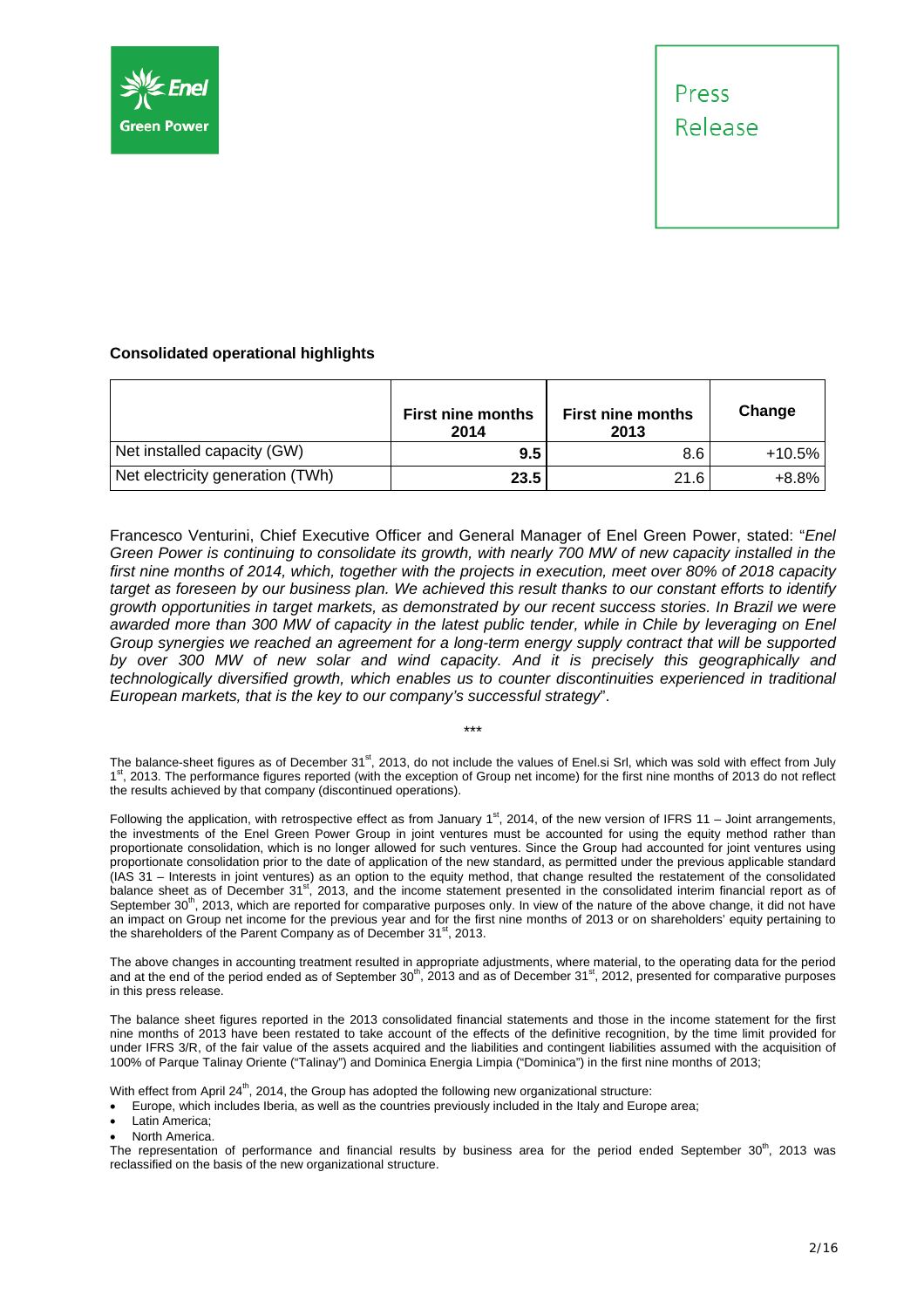



This press release uses a number of "alternative performance indicators" not envisaged in the IFRS-EU accounting standards (total revenues, EBITDA, net assets held for sale, net capital employed, net financial debt). In accordance with recommendation CESR/05-178b published on November  $3<sup>rd</sup>$ , 2005, the criteria used to calculate these indicators are described at the end of the release.

\*\*\*

#### **OPERATIONAL HIGHLIGHTS**

#### **Net installed capacity**

|                | Net installed capacity (MW) <sup>1</sup> |                               |      |                              |       |  |
|----------------|------------------------------------------|-------------------------------|------|------------------------------|-------|--|
|                |                                          | At September 30 <sup>th</sup> |      | At December 31 <sup>st</sup> |       |  |
|                | 2014<br>2013<br>Change                   |                               |      | 2013                         | 2012  |  |
| Hydroelectric  | 2,624                                    | 2,625                         |      | 2,624                        | 2,635 |  |
| Geothermal     | 795                                      | 770                           | 25   | 795                          | 769   |  |
| Wind           | 5,714                                    | 4,911                         | 803  | 5,085                        | 4,278 |  |
| Solar          | 329                                      | 232                           | 97   | 249                          | 149   |  |
| Cogeneration   | 0                                        | 37                            | (37) | 37                           | 63    |  |
| <b>Biomass</b> | 23                                       | 44                            | (21) | 23                           | 44    |  |
| <b>Total</b>   | 9,485                                    | 8,619                         | 866  | 8,813                        | 7,938 |  |

1. The table does not take account of the net installed capacity of plants held by companies in which the Group exercises joint control, amounting to 51 MW in the first nine months of 2014 and 70 MW in the other periods compared here.

The net installed capacity of the Enel Green Power Group (the "Group") as of September  $30<sup>th</sup>$ , 2014 amounted to 9.5 GW, an increase of 0.9 GW (+10.5%) compared with September 30<sup>th</sup>, 2013 and 0.7 GW  $(+7.9%)$  compared with December 31 $^{\text{st}}$ , 2013, mainly in the wind sector.

At the same date, net installed capacity amounted to 6.0 GW in the Europe area (in line with September  $30<sup>th</sup>$ , 2013), 1.4 GW in the Latin America area (+40.0% compared with September  $30<sup>th</sup>$ , 2013) and 2.1 GW in the North America area  $(+24.0\%$  compared with September 30<sup>th</sup>, 2013).

The growth posted by Enel Green Power in Latin America and North America is mainly attributable to the entry into service of wind farms.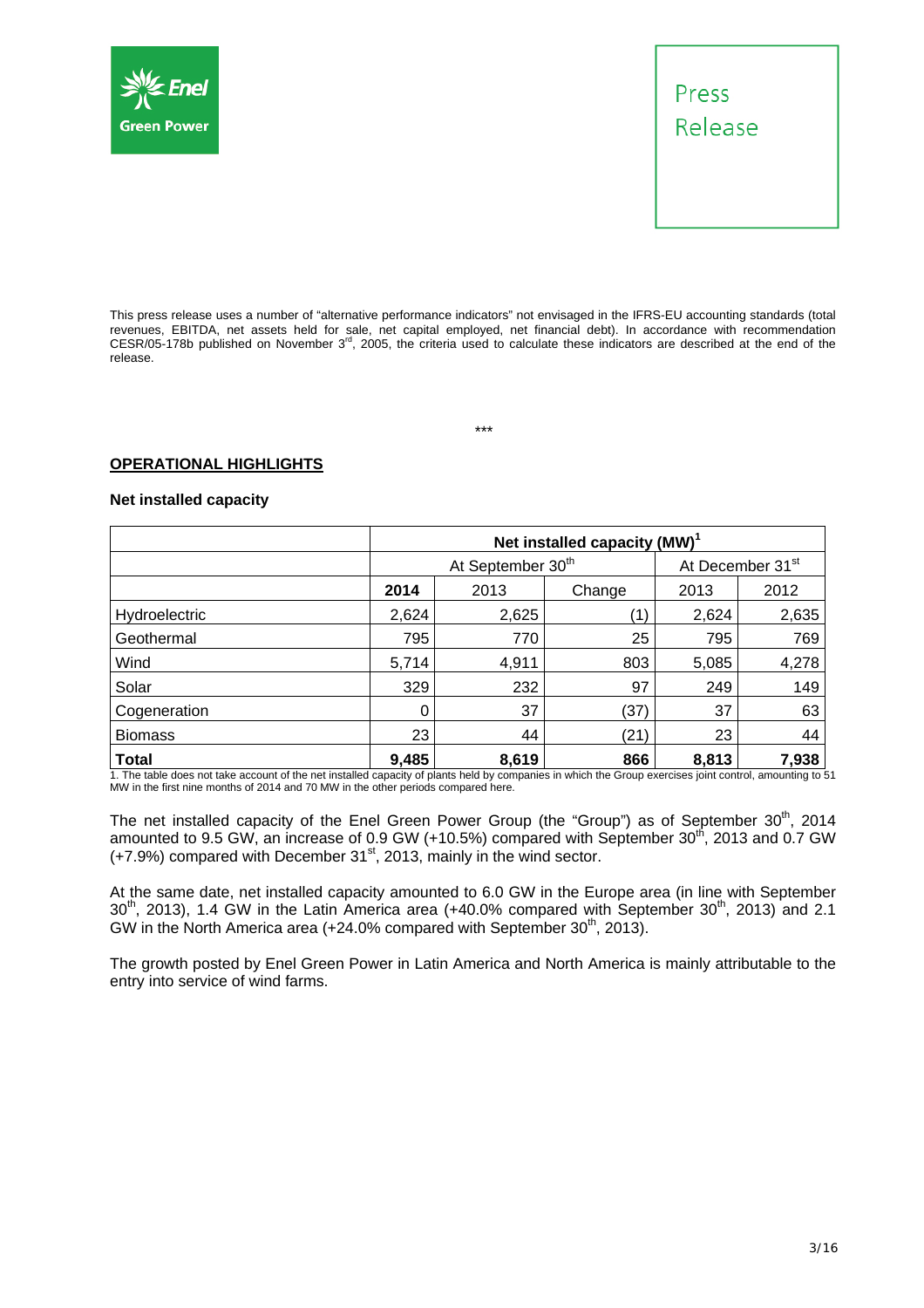

#### **Power generation**

|                |         | Power generation (TWh) <sup>1</sup> |        |  |  |  |
|----------------|---------|-------------------------------------|--------|--|--|--|
|                | 9M 2014 | 9M 2013                             | Change |  |  |  |
| Hydroelectric  | 8.7     | 8.5                                 | 0.2    |  |  |  |
| Geothermal     | 4.4     | 4.1                                 | 0.3    |  |  |  |
| Wind           | 10.0    | 8.5                                 | 1.5    |  |  |  |
| Solar          | 0.3     | 0.2                                 | 0.1    |  |  |  |
| Cogeneration   | 0.0     | 0.1                                 | (0.1)  |  |  |  |
| <b>Biomass</b> | 0.1     | 0.2                                 | (0.1)  |  |  |  |
| <b>Total</b>   | 23.5    | 21.6                                | 1.9    |  |  |  |

1. The table does not take account of the output of the plants held by companies in which the Group exercises joint control, amounting to 106 GWh in the first nine months of 2014, 118 GWh in the first nine months of 2013 and 155 GWh in 2013.

Power generated by the Group in the first nine months of 2014 amounted to 23.5 TWh, up 1.9 TWh (+8.8%) compared with the same period of 2013.

The growth in power generation is primarily attributable to the increase in wind generation (+1.5 TWh), in line with the expansion in installed capacity, as well as to the increase in geothermal generation (+0.3 TWh), as a result of improved use of plants and greater installed capacity, and to the growth in hydroelectric generation (+0.2 TWh), due to higher levels of resource availability.

Power generation amounted to 15.6 TWh in the Europe area (+4.0% on the first nine months of 2013), 3.0 TWh in the Latin America area (+7.1% on the first nine months of 2013) and 4.9 TWh in the North America area (+28.9% on the first nine months of 2013).

The average load factor (the ratio of actual generation to theoretical output) in the first nine months of 2014 was 40.4% (39.6% in the first nine months of 2013).

The improvement in the hydroelectric load factor is attributable to the greater availability of water in Italy in 2014 compared with 2013, while the improvement in the load factor for wind power is mainly attributable to the high efficiency of new plants.

#### \*\*\*

#### **CONSOLIDATED FINANCIAL HIGHLIGHTS**

**Total revenues** in the first nine months of 2014 amounted to 2,084 million euros, an increase of 75 million euros compared with the first nine months of 2013 (+3.7%) the result of an increase of 66 million euros in other revenues (85 million euros in the first nine months of 2013) and 9 million euros in revenues from the sale of electricity (1,924 million euros in the first nine months of 2013).

The increase in other revenues is mainly due to the recognition of the indemnity provided for in the offtake agreement with Sharp regarding the output of the 3Sun factory (95 million euros). The slight increase in revenues from the sale of electricity, including incentives, primarily reflects the increase in revenues posted in Latin America (91 million euros) and in North America (37 million euros), offset by a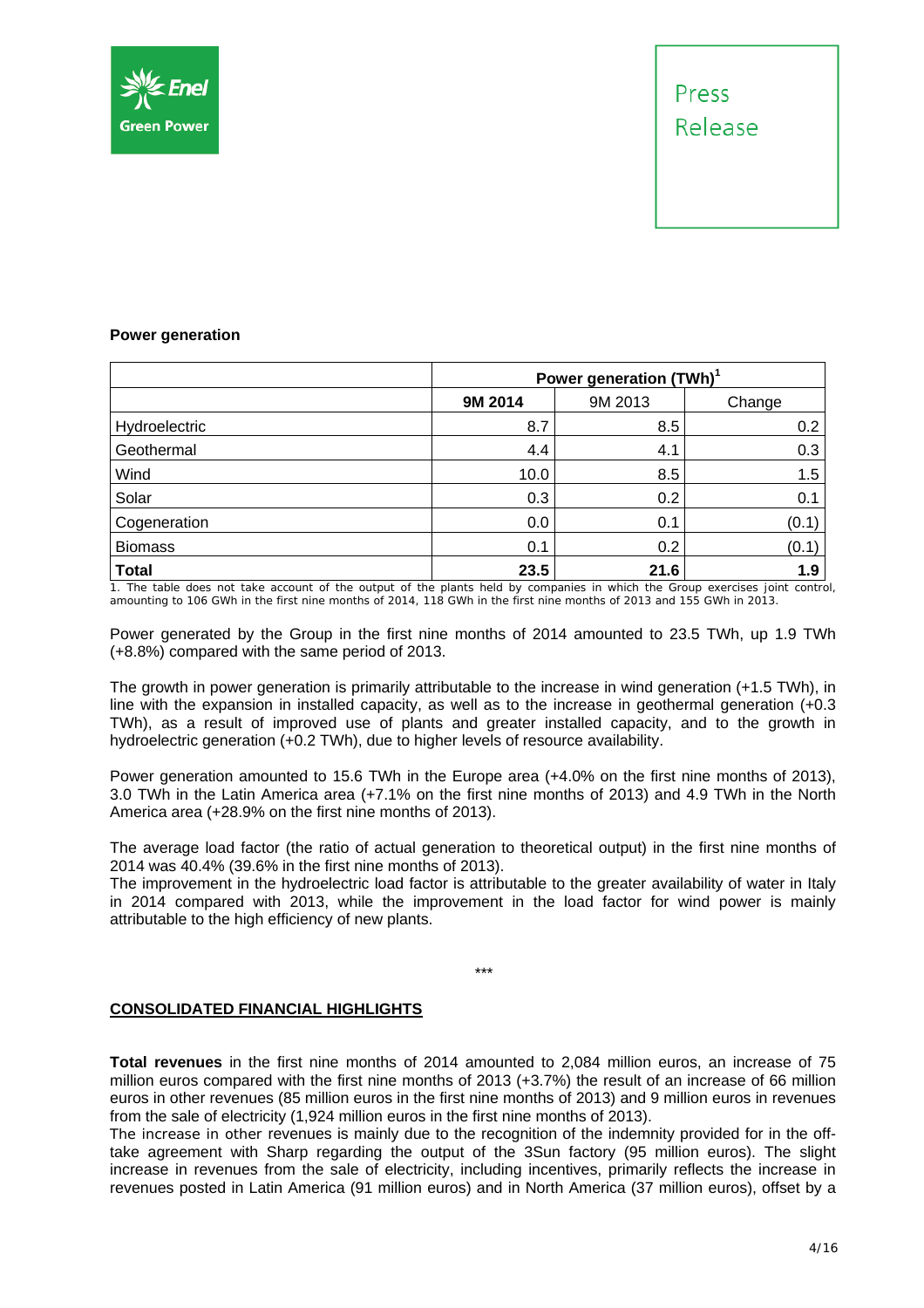



contraction in revenues posted in Iberia, which reflect the estimated impact of the regulatory changes introduced with Royal Decree Law 9/2013.

**EBITDA** in the first nine months of 2014 amounted to 1,317 million euros, an increase of 12 million euros compared with the first nine months of 2013 (+0.9%), taking account of exchange rate losses of 7 million euros. The increase in revenues and the reduction in operating costs, achieved through better operating efficiency, were only partly offset by the increase in costs for the purchase of energy and fuel (90 million euros).

The Europe area posted an EBITDA of 998 million euros, an increase of 13 million euros compared with the first nine months of 2013. The decline in revenues (26 million euros), the net result of an increase in other revenues (93 million euros) and a decrease in revenues from the sale of energy (119 million euros), was more than offset by the decrease in costs for fuel purchases (22 million euros), driven by the total decommissioning of cogeneration facilities, as well as by the decline in taxes on renewables generation in Spain and Greece in line with the decline in revenues from electricity (16 million euros).

The Latin America area registered an EBITDA of 127 million euros, a decrease of 9 million euros compared with the first nine months of 2013, taking due account of exchange rate losses of 2 million euros. The increase in revenues (95 million euros) was more than offset by an increase in the costs for energy purchases (98 million euros).

The North America area posted an EBITDA of 192 million euros, an increase of 8 million euros compared with the same period of 2013 (184 million euros), taking due account of exchange rate losses of 5 million euros. The growth in revenues from the sale of energy (37 million euros) and the positive effect of the decrease in costs, mainly a result of improved operating efficiency, were partially offset by the decline in other revenues (31 million euros).

**EBIT** in the first nine months of 2014 was 813 million euros, an increase of 8 million euros (+1.0%) compared with the 805 million euros registered in the first nine months of 2013, in line with the aforementioned increase in EBITDA. The increase in depreciation and amortization (41 million euros) as a result of higher installed capacity was offset by a decline in impairment losses (37 million euros).

**Group net income** amounted to 395 million euros, a decrease of 12 million euros (-2.9%) compared with the 407 million euros posted in the first nine months of 2013. The change in Group net income excluding the net result of discontinued operations was a positive 55 million euros.

This change reflects the increase in EBIT (8 million euros), the increase in the share of net income from equity investments accounted for using the equity method (19 million euros), which in 2013 had been impacted by the recognition of impairment losses, and the decrease in taxes for the period (16 million euros), mainly attributable to the reduction in the rate of the so-called Robin Hood Tax in Italy (17 million euros).

The **consolidated balance sheet** as of September 30<sup>th</sup>, 2014 shows net capital employed of 15,490 million euros (13,587 million euros as of December 31<sup>st</sup>, 2013). It is funded by shareholders' equity attributable to shareholders of the Parent Company and non-controlling interests of 8,849 million euros  $(8.263$  million euros as of December 31<sup>st</sup>, 2013) and net financial debt of 6,641 million euros (5,324 million euros as of December  $31<sup>st</sup>$ , 2013).

As of September 30<sup>th</sup>, 2014, the **debt-to-equity ratio** was 0.75 (0.64 at the end of 2013).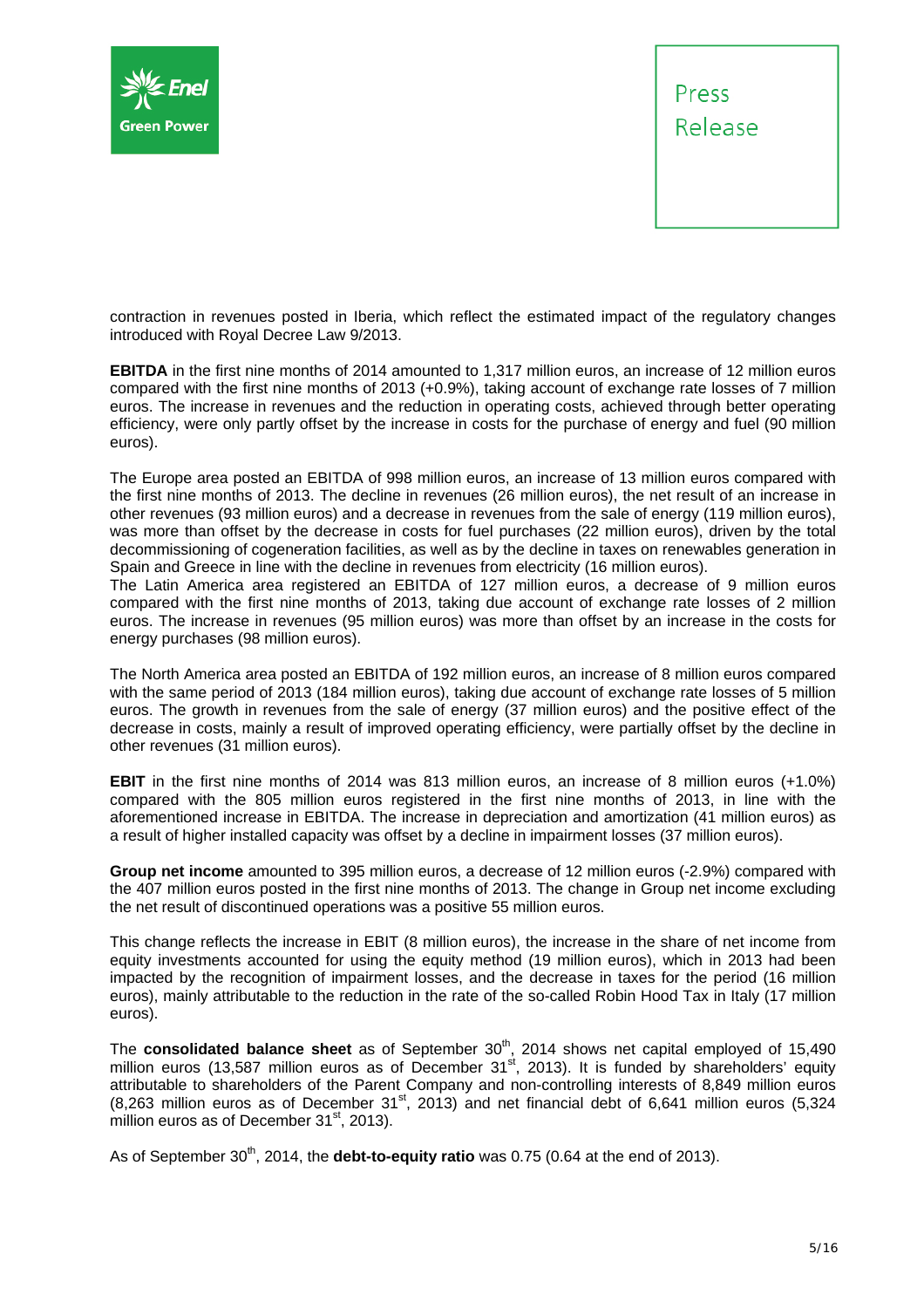



Operating **capital expenditure** in 2014 amounted 1,060 million euros, an increase of 237 million euros on the same period of 2013. The investments were mainly targeting the wind sector in Latin America (390 million euros), North America (196 million euros) and Europe (61 million euros), the geothermal sector in Italy (119 million euros), the solar sector in Chile (144 million euros) and the hydroelectric sector in Italy (35 million euros) as well as Latin America (63 million euros).

Group employees as of September 30<sup>th</sup>, 2014 numbered 3,616 (3,469 as of December 31<sup>st</sup>, 2013 as restated to take account of the change in the method used to account for joint ventures under IFRS 11).

\*\*\*

#### **Consolidated results for the third quarter of 2014**

#### **Consolidated financial highlights for the third quarter of 2014** (millions of euros)

|                       | <b>Third quarter</b><br>Third quarter<br>2014<br>2013 |     | Change   |
|-----------------------|-------------------------------------------------------|-----|----------|
| <b>Total revenues</b> | 674                                                   | 580 | $+16.2%$ |
| <b>EBITDA</b>         | 423                                                   | 339 | $+24.8%$ |
| <b>EBIT</b>           | 239                                                   | 156 | +53.2%   |
| Group net income      | 102                                                   | 138 | $-26.1%$ |

**Total revenues** amounted to 674 million euros, an increase of 94 million euros compared with the third quarter of 2013 (+16.2%), attributable to an increase in other revenues (103 million euros in the third quarter of 2014 and 15 million euros in the third quarter of 2013) and in revenues from the sale of energy (571 million euros in the third quarter of 2014 and 565 million euros in the third quarter of 2013).

Other revenues mainly relate to the effect of the recognition of the indemnity provided for in the off-take agreement with Sharp regarding the output of the 3Sun factory (95 million euros).

The increase in revenues from the sale of electricity, including incentives, primarily reflects the growing revenues posted by the Latin America area (41 million euros) and a contraction in revenues posted in Iberia (31 million euros), largely due to the estimated impact of the regulatory changes introduced in Spain with Royal Decree Law 9/2013.

**EBITDA** amounted to 423 million euros, an increase of 84 million euros compared with the third quarter of 2013 (+24.8%), mainly in Europe (71 million euros). The increase in revenues and the contraction in costs resulting from of enhanced operational efficiency were partially offset by higher costs for the purchase of energy and fuel (32 million euros).

EBITDA of the Europe area was 334 million euros, an increase of 71 million euros compared with the third quarter of 2013, as a result of the increase in revenues (53 million euros) and the decrease in costs for fuel purchases driven by the total decommissioning of cogeneration facilities in Iberia (6 million euros) and the decline in taxes on renewables generation in Greece (6 million euros) in line with the decrease in revenues from electricity.

The Latin America area registered EBITDA of 42 million euros, an increase of 6 million euros compared with the same period of 2013 (36 million euros), taking due account of exchange rate gains of 2 million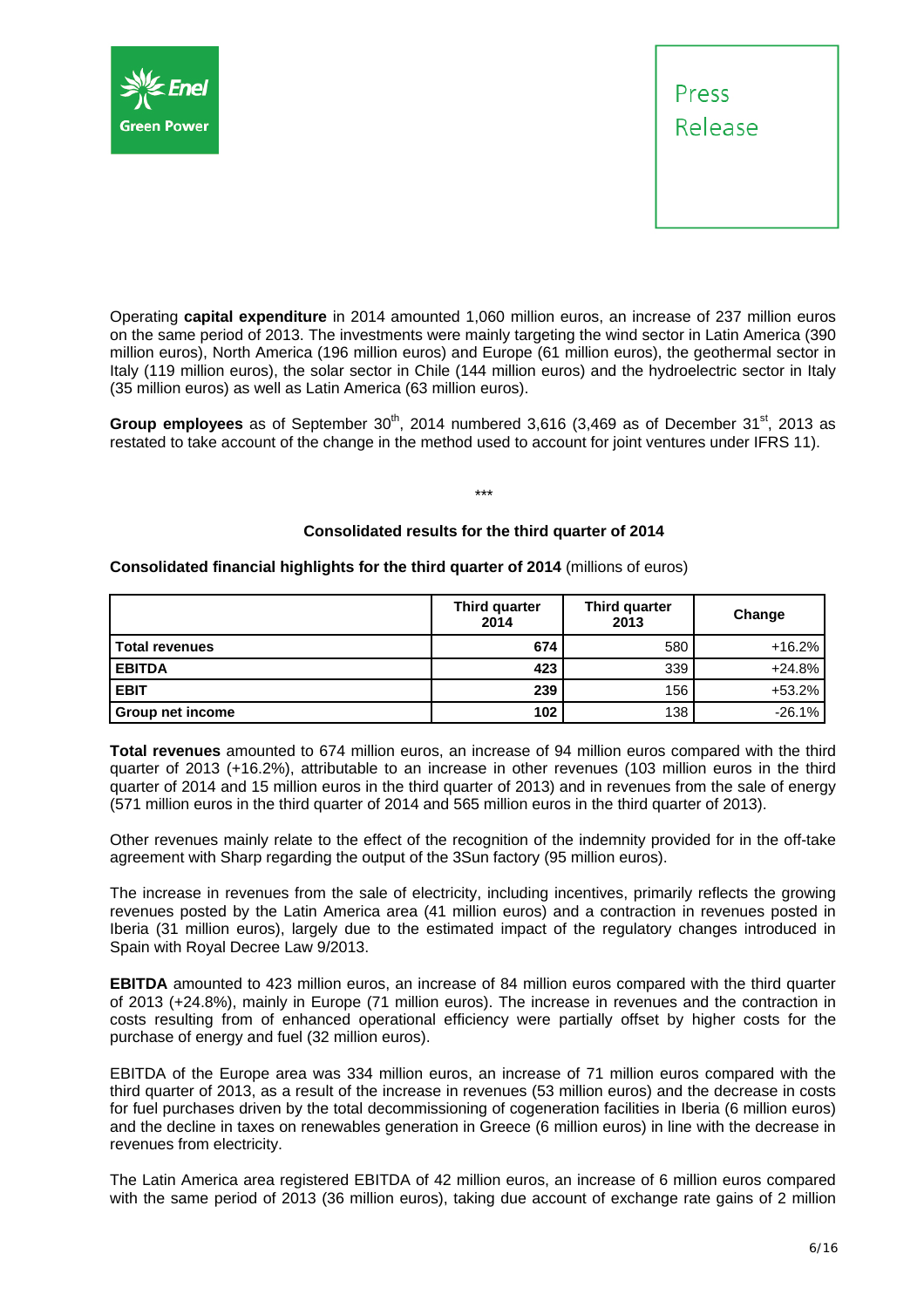



euros. The increase in revenues (40 million euros) was partly offset by the increase in the costs for energy purchases (31 million euros).

The North America area posted EBITDA of 47 million euros, an increase of 7 million euros compared with the same period of 2013 (40 million euros) taking due account of exchange rate gains of 1 million euros, in line with the trend posted by revenues (up 1 million euros).

**EBIT** amounted to 239 million euros, an increase of 83 million euros (+53.2%) compared with the 156 million euros posted in the third quarter of 2013, in line with the increase in the EBITDA. The increase in depreciation and amortization (20 million euros) as a result of higher installed capacity was offset by a decline in impairment losses (19 million euros).

**Group net income** was 102 million euros, a decrease of 36 million euros (-26.1%) compared with the 138 million euros posted in the third quarter of 2013 (including the net income from discontinued operations equal to a positive 69 million euros). Excluding the net result of discontinued operations, Group net income increased by 13 million euros.

The growth posted by net income mainly reflects higher EBIT (83 million euros) and the increase in taxes for the period (42 million euros).

#### **RECENT KEY EVENTS**

#### **Paris Supreme Court rules in favour of Enel Green Power "LaGeo" case in El Salvador**

On September 18<sup>th</sup>, 2014, Enel Green Power announced that the French Supreme Court ("Cour de Cassation") had denied the appeal filed in 2013 by Inversiones Energéticas, S.A. de C.V. (INE) and by the Comisión Ejecutiva Hidroeléctrica del Río Lempa (CEL), challenging the decision of the Court of Appeals that upheld the ruling of the arbitral tribunal, made in accordance with the rules of the International Chamber of Commerce (ICC), concerning investments in LaGeo S.A. de C.V. (LaGeo), the joint venture between Enel Green Power S.p.A. and INE for geothermal development in El Salvador. This decision therefore makes the Arbitration Court ruling issued in 2011 definitive. The arbitration ruling recognised the right of Enel Green Power S.p.A. to increase, through the investments it executed, its equity stake in El Salvador company LaGeo through the subscription of new shares in the joint venture, as well as the right to receive the company's earnings in the form of dividends.

#### **Enel Green Power brings new wind farm online in Mexico**

On October 28<sup>th</sup>, 2014, Enel Green Power announced that it had completed and connected to the grid its new wind farm "Dominica I" in Mexico.

The power plant is located in the municipality of Charcas and is owned by Dominica Energía Limpia S. de R.L., a subsidiary of Enel Green Power Mexico S. de R.L. de C.V., and it is the first wind farm in the state of San Luis Potosí.

With a total installed capacity of 100 MW. Dominica I comprises 50 wind turbines of 2 MW each and is capable of generating up to 260 GWh per year.

Construction of the wind farm, in line with the growth targets set out in the 2014-2018 Enel Green Power business plan, required a total investment of around 196 million US dollars, funded through Enel Green Power Group resources.

The project is supported by two long-term PPAs for the supply of electricity, worth a total of about 485 million US dollars.

The Dominica I wind farm has enabled Enel Green Power to reach an installed capacity in Mexico of nearly 300 MW, while another 200 MW are currently under construction with the Sureste and Dominica II plants.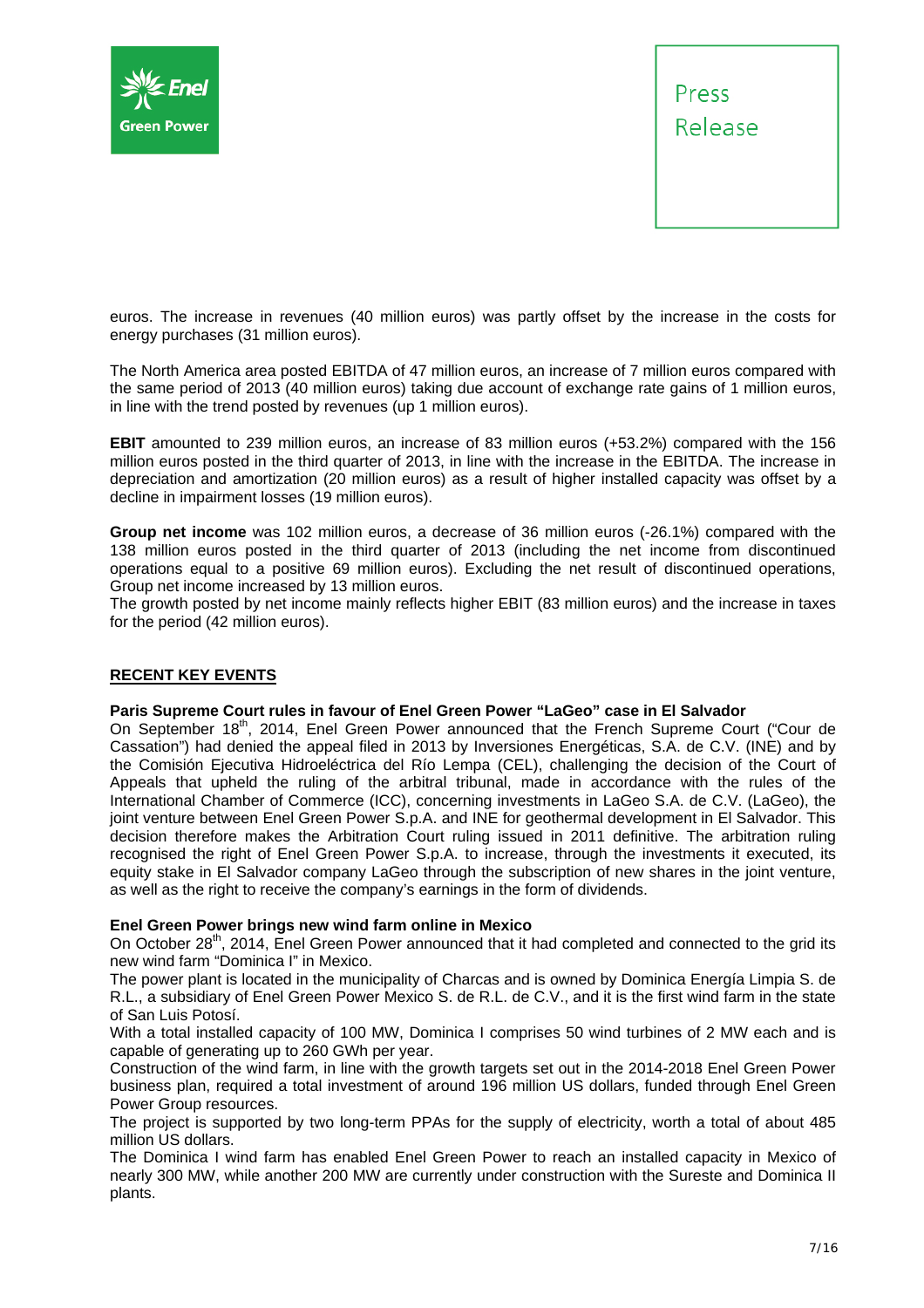



#### **Enel Green Power awarded 344 MW of wind and photovoltaic capacity in Brazilian public tender**

On November 3<sup>rd</sup>, 2014, Enel Green Power announced that, following the "Leilão de Reserva" public tender in Brazil, it had been awarded the right to sign 20-year energy supply contracts in that country for a total of 344 MW of wind and photovoltaic capacity. Specifically, with the "Ituverava" project, the Company was awarded 254 MW of photovoltaic capacity, equivalent to 24% of the total projects awarded within the framework of the first public tender dedicated to solar energy at the national level. The plant will be built in the north-eastern part of the country, in the state of Bahia, an area known for the high level of solar radiation it receives.

Enel Green Power was awarded a further 90 MW in wind capacity with the "Delfina" project. The plant, with a load factor exceeding 50%, will be built in the state of Bahia, where the company already manages wind projects for 264 MW awarded in previous public tenders. The two plants will require a total investment of approximately 600 million US dollars to build, of which around 400 million US dollars for the photovoltaic project and around 200 million US dollars for the wind project. Once up and running, the two plants will be able to generate up to about 900 GWh of sustainable energy per year, thereby helping to meet Brazil's high demand for new energy, which is forecast to grow at an average annual rate of 4% through 2020.

The 20-year supply contracts awarded to Enel Green Power envisage the sale of specified volumes of electricity generated by the two plants to the Brazilian Chamber of Commercialization of Electric Energy (CCEE – Camara de Comercializaçao da Energia Eletrica).

#### **Enel Green Power completes new wind farm in the USA**

On November 4<sup>th</sup>, 2014, Enel Green Power, through its subsidiary Enel Green Power North America, Inc. ("EGP-NA") announced it had completed construction work on its new "Origin" wind farm, located in Carter, Garvin and Murray counties in Oklahoma. The new plant, owned by Origin Wind Energy, LLC., an EGP-NA subsidiary, boasts a total installed capacity of 150 MW. The plant will bring EGP-NA's total installed capacity to over 2000 MW. Construction of the new wind farm, in line with the growth targets set out in the 2014-2018 Enel Green Power business plan, required an overall investment of around 250 million US dollars. The project is supported by a 20 year Power Purchase Agreement. In July 2014, EGP-NA signed a capital contribution agreement with a consortium led by J.P. Morgan, hence securing partial financing for the project.

#### **Enel Green Power and Endesa Chile sign contract for supply of renewable energy and sale of green certificates**

On November 6<sup>th</sup>, 2014, Enel Green Power announced it had signed, through its subsidiary Enel Green Power Chile Ltda ("Enel Green Power Chile") a long-term power supply contract with Empresa Nacional de Electricidad SA ("Endesa Chile"), which also envisages the sale of green certificates. The contract has a term of around 20 years for two wind power projects and about 25 years for three photovoltaic projects. The contract, worth an estimated total of approximately 2.3 billion US dollars*,* will allow Enel Green Power Chile to develop wind and photovoltaic plants for a total installed capacity of about 307 MW and a total investment of approximately 611 million US dollars. In Chile, Enel Green Power owns and operates 284 MW of wind, hydroelectric and solar capacity. An additional 284 MW, currently under construction, will be added in the coming months. Including the 307 MW called for under the power purchase agreement (PPA) with Endesa Chile, the Company's installed capacity will total 875 MW.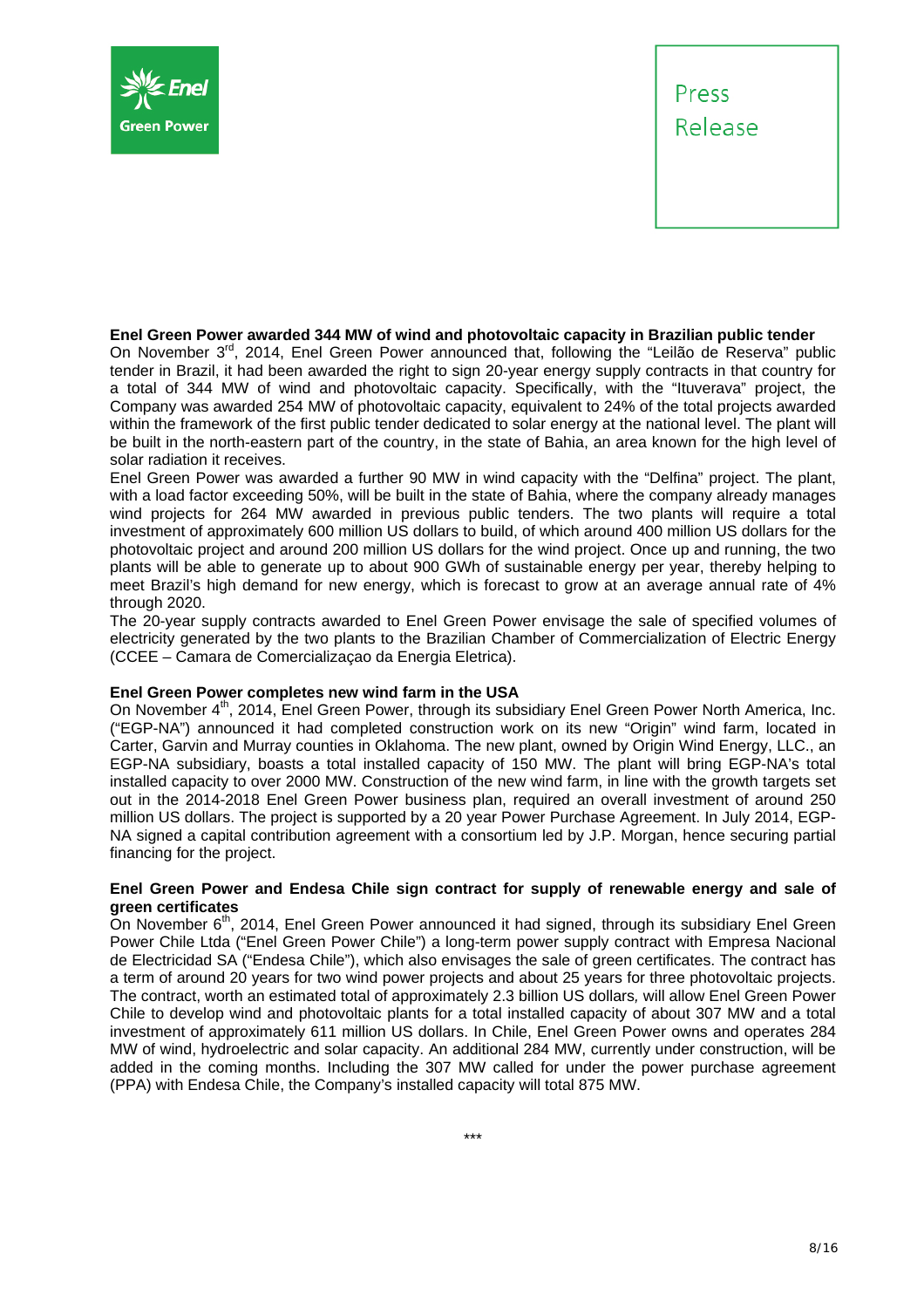



#### **OUTLOOK**

The current year is going through a contraction in prices in the main European markets and the unfavourable economic measures adopted by governments to counter the ongoing crisis.

The Enel Green Power Group has developed special action plans to mitigate these effects and to expand its installed capacity, especially in emerging countries, with a balanced mix of generation technologies, focusing on those markets with abundant renewable resources, stable regulatory frameworks and strong economic growth.

Enel Green Power is continuing to seek new growth opportunities in countries with considerable potential for development, hence increasing geographical diversification.

In addition to pursuing growth, Enel Green Power is continuing its efforts to rationalize operating expenses by operating its plants more directly and with greater efficiency. The Group will also continue to seek out economies of scale, especially in procurement.

As part of Enel Green Power's efforts to optimize its portfolio and leverage on the opportunities currently offered by a number of markets, the Group is working with financial advisors to assess the interest and advantages of disposing of all of its plants in France and a minority stake in a portfolio of a number of North American plants.

The Group is also continuing its work in research and development of innovative technologies, paying the utmost attention to environmental and safety issues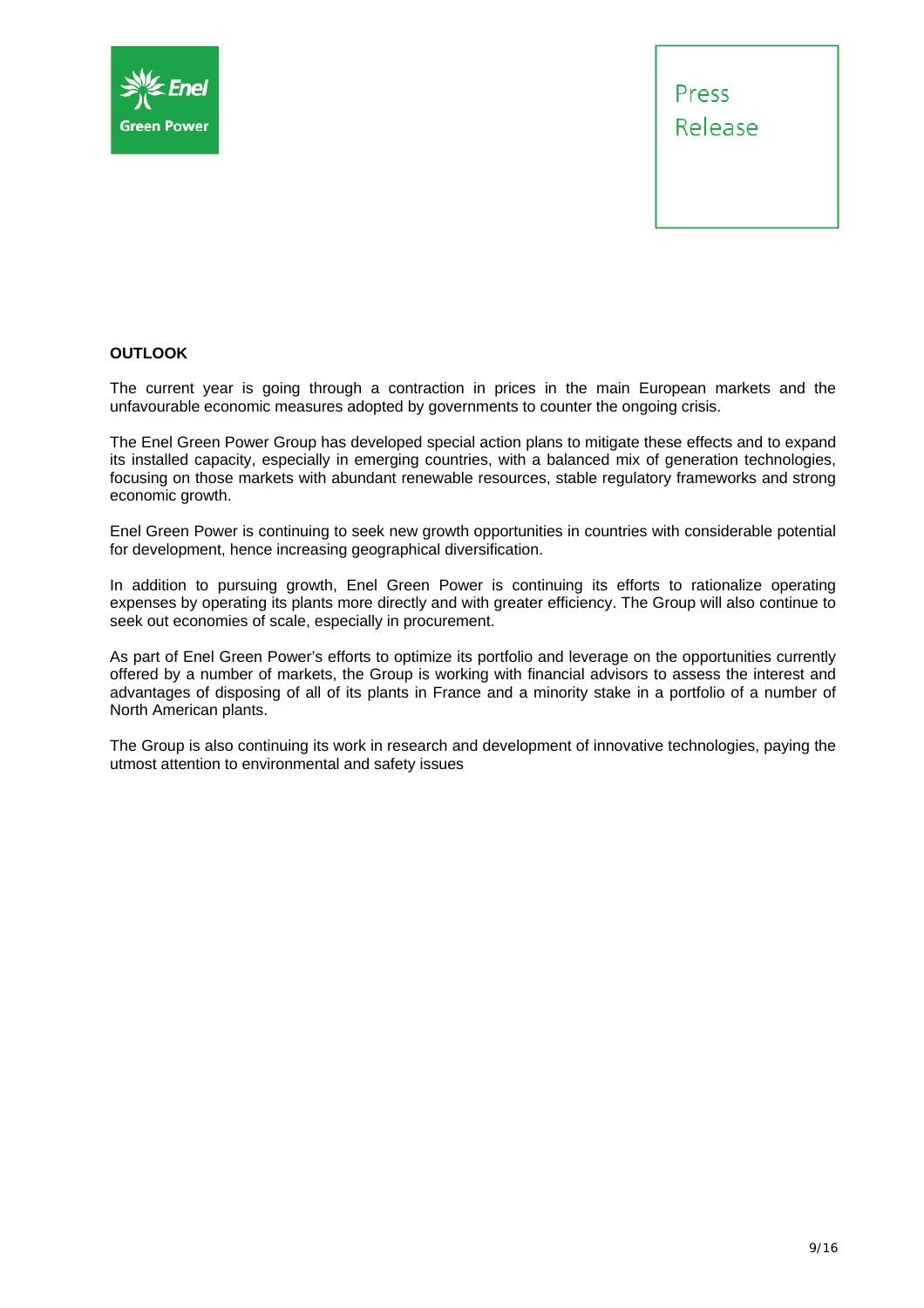



*At 3:00 p.m. CET today, November 7th, 2014, a conference call will be held to present the results for the first nine months of 2014 to financial analysts and institutional investors. Journalists are also invited to listen in on the call.* 

\*\*\*

*Documentation relating to the conference call will be available on Enel Green Power's website (www.enelgreenpower.com) in the Media & Investor section from the beginning of the call at the following web address: http://www.enelgreenpower.com/en-GB/media\_investor/annual\_presentations/results. Tables presenting the results of the individual business areas (which do not take account of intersegment eliminations) are attached below, as are the condensed income statement, the statement of comprehensive income, the condensed balance sheet and the condensed cash flow statement for the Enel Green Power Group. A descriptive summary of the alternative performance indicators is also attached.* 

*The officer responsible for the preparation of the corporate financial reports, Giulio Antonio Carone, certifies, pursuant to Article 154-bis, paragraph 2, of the Consolidated Law on Financial Intermediation, that the accounting information contained in this press release corresponds with that contained in the accounting documentation, books and records.* 

\*\*\*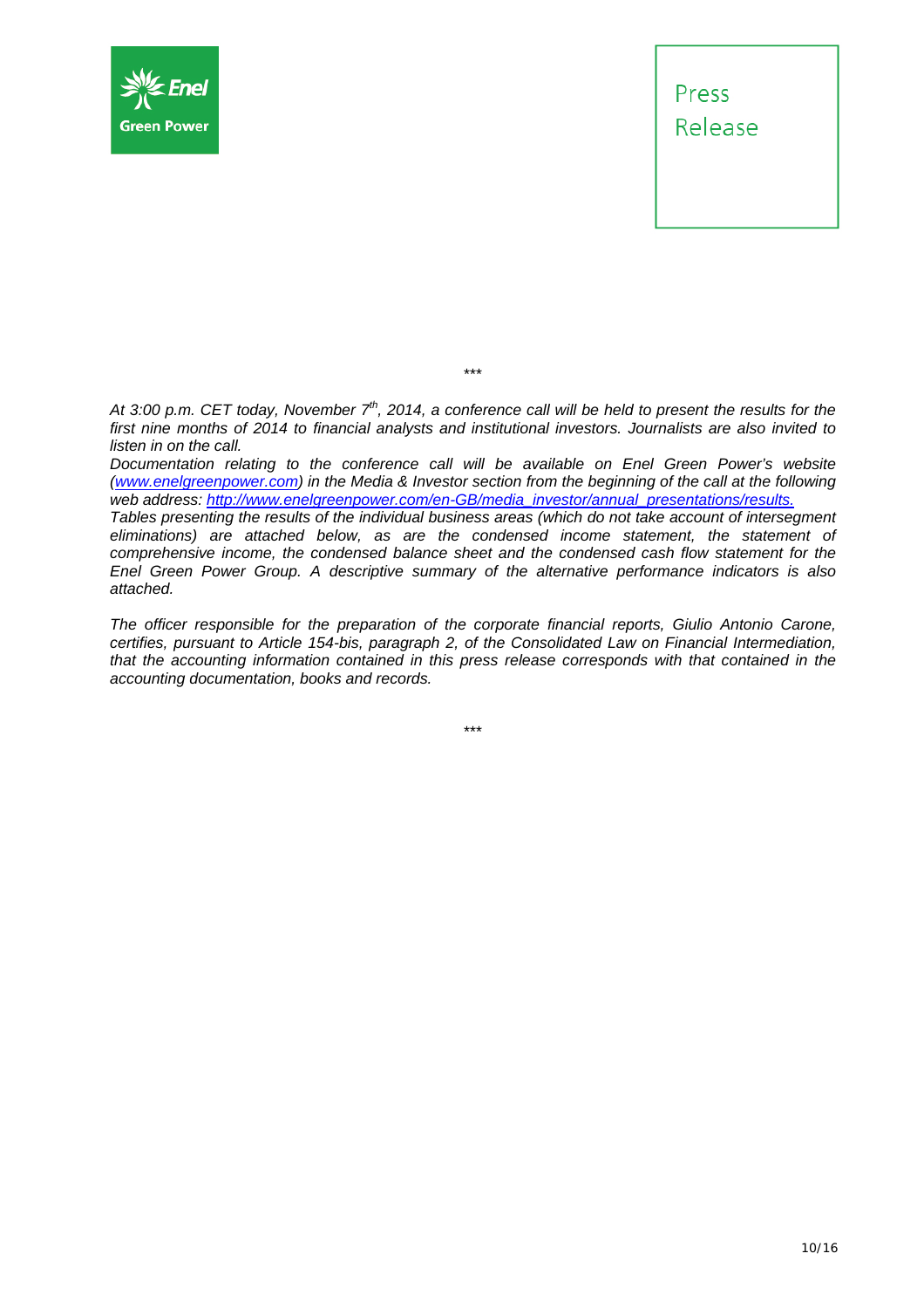



#### **Results by business area**

The representation of performance and financial results by business area presented here is based on the approach used by management in assessing Group performance for the period ended September  $30<sup>th</sup>$ ,  $2014$  and the period ended September  $30<sup>th</sup>$ , 2013 as reclassified in accordance with the new organizational structure

#### **Europe**

| <b>Results</b> (millions of euros): |       |       | <b>First nine months</b> | Third quarter |        |          |  |
|-------------------------------------|-------|-------|--------------------------|---------------|--------|----------|--|
|                                     | 2014  | 2013  | Change                   | 2014          | Change |          |  |
| <b>Total revenues</b>               | 1,463 | 1,474 | $-0.7%$                  | 483           | 425    | $+13.6%$ |  |
| <b>EBITDA</b>                       | 998   | 985   | $+1.3%$                  | 334           | 263    | $+27.0%$ |  |
| <b>EBIT</b>                         | 617   | 609   | $+1.3%$                  | 200           | 128    | $+56.3%$ |  |
| <b>Capital expenditure</b>          | 252   | 324   | $-22.3%$                 |               |        |          |  |

### **Latin America**

| <b>Results</b> (millions of euros): | <b>First nine months</b> |      |          | <b>Third quarter</b> |        |          |  |
|-------------------------------------|--------------------------|------|----------|----------------------|--------|----------|--|
|                                     | 2014                     | 2013 | Change   | 2014                 | Change |          |  |
| <b>Total revenues</b>               | 389                      | 294  | $+32.3%$ | 126                  | 86     | +46.5%   |  |
| <b>EBITDA</b>                       | 127                      | 136  | $-6.6%$  | 42                   | 36     | $+16.7%$ |  |
| <b>EBIT</b>                         | 86                       | 91   | $-5.5%$  | 25                   | 26     | $-3.8%$  |  |
| <b>Capital expenditure</b>          | 603                      | 384  | $+57.0%$ |                      |        |          |  |

#### **North America**

| <b>Results</b> (millions of euros): | <b>First nine months</b> |      |         | <b>Third quarter</b> |        |            |  |
|-------------------------------------|--------------------------|------|---------|----------------------|--------|------------|--|
|                                     | 2014                     | 2013 | Change  | 2014                 | Change |            |  |
| <b>Total revenues</b>               | 280                      | 274  | $+2.2%$ | 80                   | 79     | $+1.3%$    |  |
| <b>EBITDA</b>                       | 192                      | 184  | $+4.3%$ | 47                   | 40     | $+17.5%$   |  |
| <b>EBIT</b>                         | 110                      | 105  | $+4.8%$ | 14                   |        | $+600.0\%$ |  |
| <b>Capital expenditure</b>          | 205                      | 115  | +78.1%  |                      |        |            |  |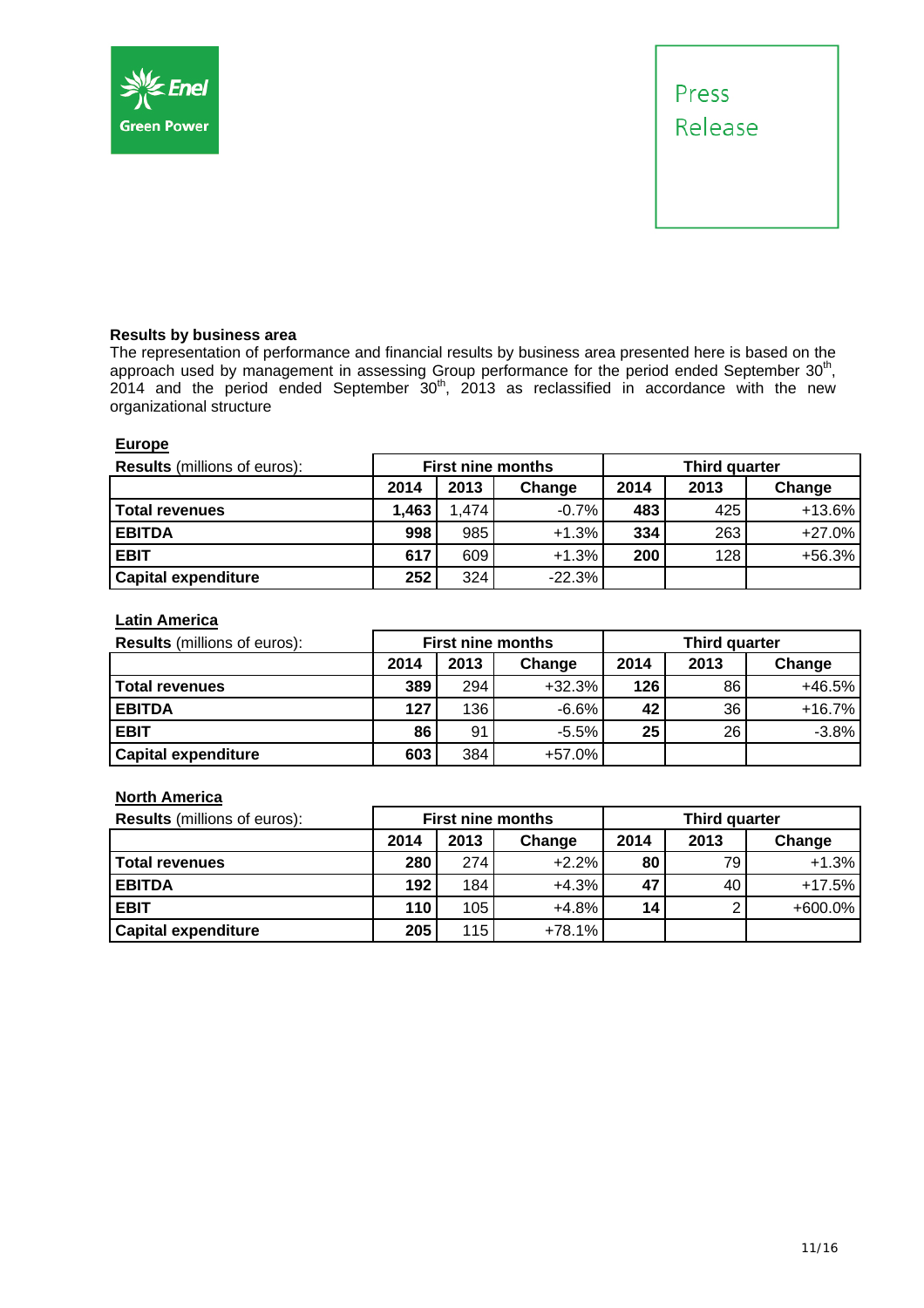



#### **ALTERNATIVE PERFORMANCE INDICATORS**

The following section describes a number of alternative performance indicators, not envisaged under the IFRS-EU accounting standards, which are used in this press release in order to facilitate the assessment of the Group's performance and financial position.

**Total revenues**: calculated as the sum of *"Revenues" and "Net income/(charges) from commodity risk management".* 

**EBITDA:** an indicator of Enel Green Power's operating performance, calculated as *"EBIT"* plus *"Depreciation, amortization and impairment losses"*. 1

**Net financial debt:** an indicator of Enel Green Power's financial structure, calculated as the sum of *"Long-term loans",* the current portion of long-term loans and *"Short-term loans",* net of *"Cash and cash equivalents"* and certain *"Current financial assets"* and *"Non-current financial assets"* (financial receivables and securities other than equity investments) classified under *"Other current assets"* and *"Other non-current assets".*

**Net capital employed:** calculated as the algebraic sum of *"Current assets", "Non-current assets",* and *"Net assets held for sale",* net of *"Current liabilities"* and *"Non-current liabilities",* excluding items previously considered in the definition of net financial debt.

**Net assets held for sale**: calculated as the algebraic sum of *"Assets held for sale"* and *"Liabilities held for sale".* 

All Enel Green Power press releases are also available in versions for smart phones and tablets. You can download the Enel Mobile app at: Apple Store and Google Play

<sup>&</sup>lt;sup>1</sup> Net of the capitalised portion.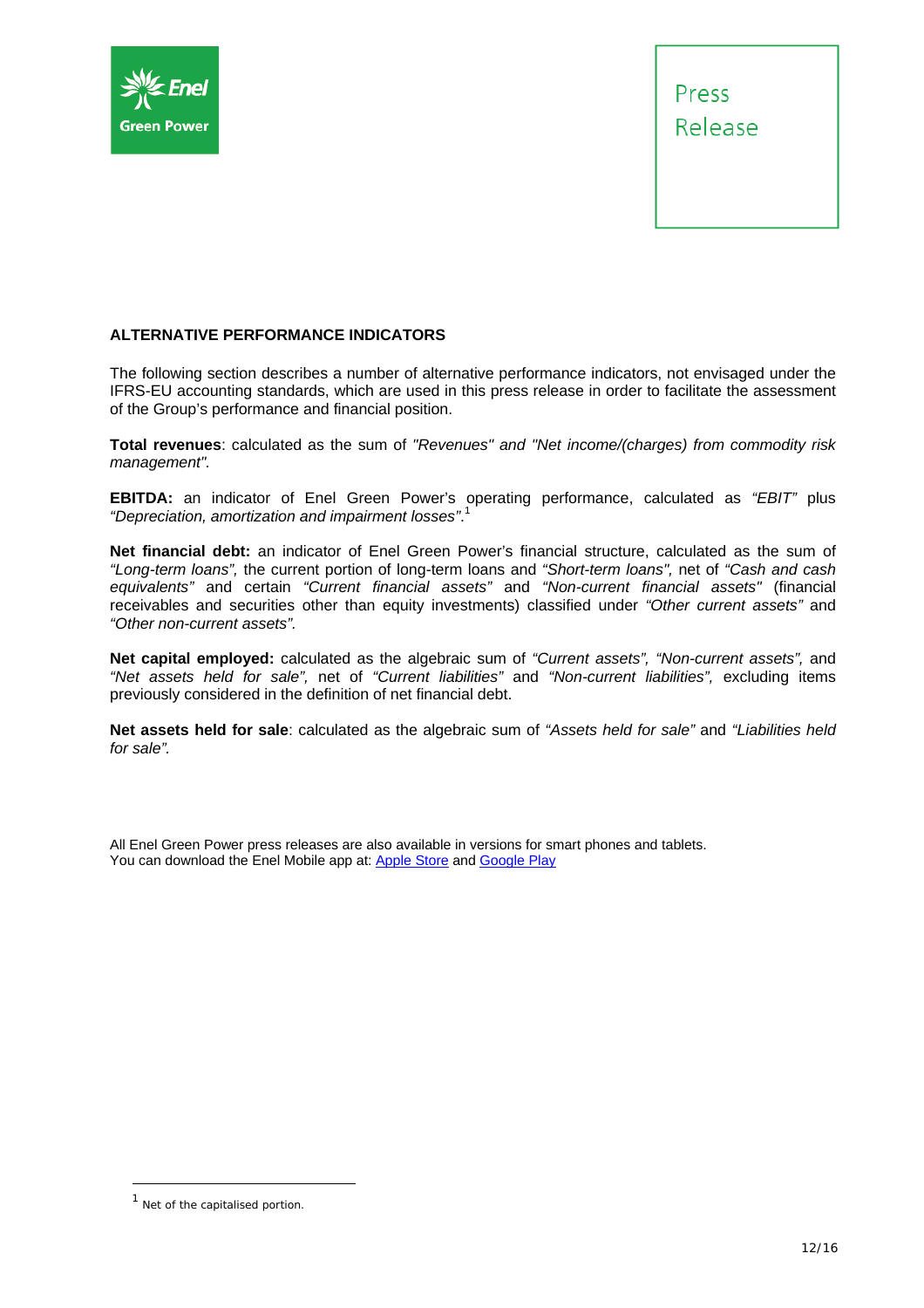

# Press Release

## **Condensed Consolidated Income Statement**

|      | 3rd quarter                       |          |            | Millions of euro                                                                       |       | First nine months           |        |             |
|------|-----------------------------------|----------|------------|----------------------------------------------------------------------------------------|-------|-----------------------------|--------|-------------|
| 2014 | 2013<br>$restated^{\prime\prime}$ |          | Change     |                                                                                        | 2014  | 2013<br>$restated^{\prime}$ |        | Change      |
| 674  | 580                               | 94       | 16.2%      | Total revenues including commodity<br>risk management                                  | 2,084 | 2,009                       | 75     | 3.7%        |
| 251  | 241                               | 10       | 4.1%       | <b>Total Costs</b>                                                                     | 767   | 704                         | 63     | 8.9%        |
| 423  | 339                               | 84       | 24.8%      | <b>GROSS OPERATING MARGIN</b>                                                          | 1,317 | 1,305                       | 12     | 0.9%        |
| 184  | 183                               |          | 0.5%       | Depreciation, amortization and impairment losses                                       | 504   | 500                         | 4      | 0.8%        |
| 239  | 156                               | 83       | 53.2%      | <b>Operating income</b>                                                                | 813   | 805                         | 8      | 1.0%        |
| (55) | (51)                              | (4)      | 7.8%       | Net financial income/(expense)                                                         | (190) | (187)                       | (3)    | 1.6%        |
| 2    | 2                                 | $\Omega$ | 0.0%       | Share of income/(expense) from equity investments<br>accounted for using equity method | 30    | 11                          | 19     | 172.7%      |
| 186  | 107                               | 79       | 73.8%      | <b>INCOME BEFORE TAXES</b>                                                             | 653   | 629                         | 24     | 3.8%        |
| 77   | 35                                | 42       | 120.0%     | Income taxes                                                                           | 216   | 232                         | (16)   | $(6.9\%)$   |
| 109  | 72                                | 37       | 51.4%      | Net income of continuing operations                                                    | 437   | 397                         | 40     | 10.1%       |
| 0    | 69                                | (69)     | (100.0%)   | Net income of discontinued operations <sup>(1)</sup>                                   | (5)   | 62                          | (67)   | $(108.1\%)$ |
| 109  | 141                               | (32)     | (22.7%)    | Net income for the period                                                              | 432   | 459                         | (27)   | $(5.9\%)$   |
| 102  | 138                               | (36)     | $(26.1\%)$ | -Pertaining to the shareholders of the Parent Company                                  | 395   | 407                         | (12)   | $(2.9\%)$   |
| 7    | 3                                 | 4        | 133.3%     | -Pertaining to non-controlling interests                                               | 37    | 52                          | (15)   | (28.8%)     |
|      |                                   |          |            | Earnings per share basic and diluted (in euros)                                        | 0.08  | 0.08                        | 0.00   |             |
|      |                                   |          |            | Earnings per share of continuing operations<br>(in euros)                              | 0.08  | 0.07                        | 0.01   | 14.3%       |
|      |                                   |          |            | Earnings per share of discontinued operations (in euros)                               | 0.00  | 0.01                        | (0.01) | $(100.0\%)$ |

(\*)For more information, please see the note on page 2 of this press release,

 $(1)$  The result from discontinued operations is entirely attributable to shareholders of the Parent Company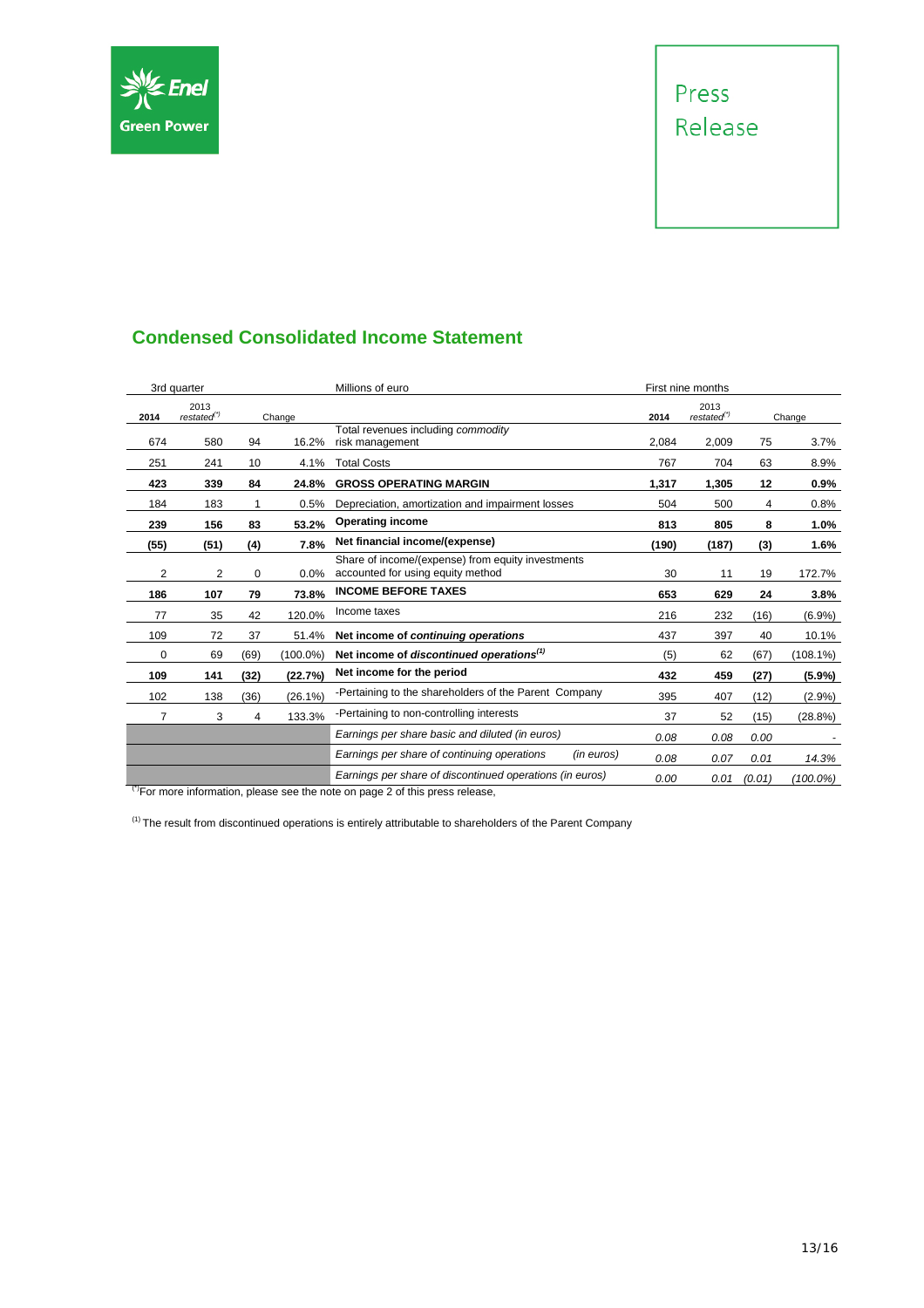

# **Statement of Consolidated Comprehensive Income**

| Millions of euro                                                 |      |                     |
|------------------------------------------------------------------|------|---------------------|
|                                                                  | 2014 | 2013<br>restated(*) |
|                                                                  |      |                     |
| Net income for the period                                        | 432  | 459                 |
| Other comprehensive income:                                      |      |                     |
|                                                                  |      |                     |
| Remeasurement of defined-benefit obligations                     | 0    | 0                   |
| Other comprehensive income not to be reclassified                |      |                     |
| to profit or loss in subsequent period (a)                       | 0    | 0                   |
| Gain/(loss) on cash flow hedge derivatives                       | (40) | 32                  |
| Income recognized in equity by companies                         |      |                     |
| accounted for using equity method                                | (15) | 0                   |
| Gain/(Loss) on translation differences                           | 339  | (113)               |
| Other comprehensive income to be reclassified                    |      |                     |
| to profit or loss in subsequent periods (b)                      | 284  | (81)                |
|                                                                  |      |                     |
| Income/(Loss) recognized directly in equity (net of taxes) (a+b) | 284  | (81)                |
| Comprehensive income for the period                              | 716  | 378                 |
|                                                                  |      |                     |
| - pertaining to shareholders of the Parent Company               | 663  | 325                 |
| - pertaining to non-controlling interests                        | 53   | 53                  |

 $(°)$ For more information, please see the note on page 2 of this press release,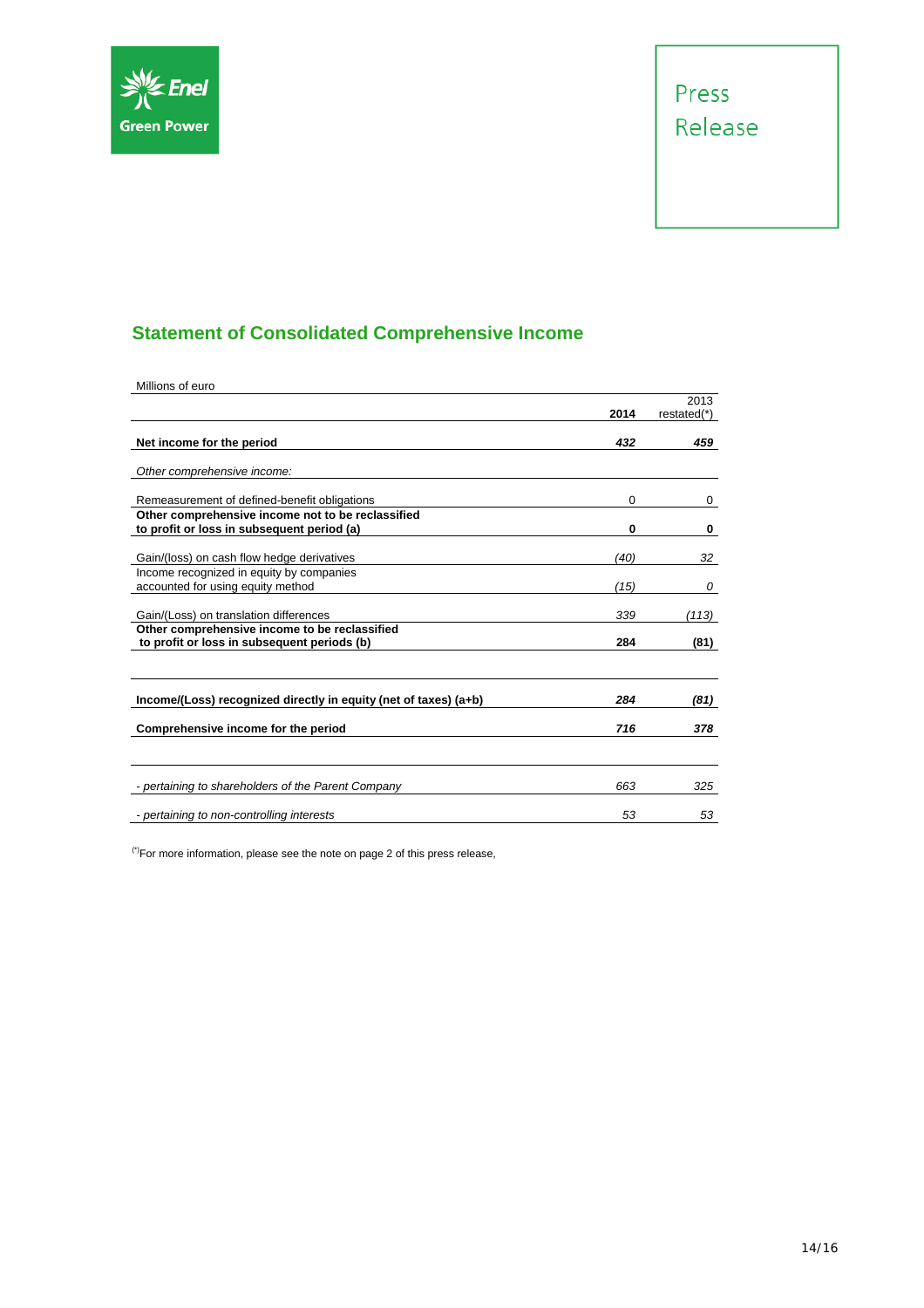



## **Condensed Consolidated Balance Sheet**

| Millions of euro                                                          |              |                                         |              |
|---------------------------------------------------------------------------|--------------|-----------------------------------------|--------------|
| <b>ASSETS</b>                                                             | Sep 30, 2014 | Dec 31, 2013<br>Restated <sup>(*)</sup> | Change       |
| <b>Non-current assets</b>                                                 |              |                                         |              |
| Property, plant and equipment and intangible assets                       | 14,520       | 13,015                                  | 1,505        |
| Goodwill                                                                  | 920          | 875                                     | 45           |
| Equity investments accounted for<br>using the equity method               | 491          | 570                                     | (79)         |
| Other non-current assets (1)                                              | 914          | 809                                     | 105          |
|                                                                           | 16,845       | 15,269                                  | 1,576        |
| <b>Current assets</b>                                                     |              |                                         |              |
| Inventories                                                               | 188          | 89                                      | 99           |
| Trade receivables                                                         | 446          | 355                                     | 91           |
| Cash and cash equivalents                                                 | 343          | 327                                     | 16           |
| Other current assets <sup>(2)</sup>                                       | 834          | 723                                     | 111          |
|                                                                           | 1,811        | 1,494                                   | 317          |
| Assets held for sale                                                      | 106          | 37                                      | 69           |
| <b>TOTAL ASSETS</b>                                                       | 18,762       | 16,800                                  | 1,962        |
| <b>LIABILITIES AND SHAREHOLDERS' EQUITY</b>                               |              |                                         |              |
| Equity pertaining to the shareholders                                     |              |                                         |              |
| of the Parent Company                                                     | 7,793        | 7,290                                   | 503          |
| Non-controlling interests                                                 | 1,056        | 973                                     | 83           |
| <b>TOTAL SHAREHOLDERS' EQUITY</b>                                         | 8,849        | 8,263                                   | 586          |
| <b>Non-current liabilities</b>                                            |              |                                         |              |
| Long-term loans                                                           | 5,725        | 5,196                                   | 529          |
| Provisions and deferred tax liabilities                                   | 899          | 853                                     | 46           |
| Other non-current liabilities                                             | 279          | 215                                     | 64<br>639    |
| <b>Current liabilities</b>                                                | 6.903        | 6.264                                   |              |
|                                                                           | 1,733        | 1,033                                   |              |
| Short-term loans and Current portion of long-term loans<br>Trade payables | 617          | 741                                     | 700<br>(124) |
| Other current liabilities                                                 | 657          | 487                                     | 170          |
|                                                                           | 3.007        | 2.261                                   | 746          |
| Liabilities held for sale                                                 | 3            | 12                                      | (9)          |
| <b>TOTAL LIABILITIES</b>                                                  | 9,913        | 8,537                                   | 1,376        |
| TOTAL LIABILITIES AND SHAREHOLDERS' EQUITY                                | 18,762       | 16,800                                  | 1,962        |
|                                                                           |              |                                         |              |

( $^{17}$ For more information, please see the note on page 2 of this press release.<br>(1) Of which long term financial receivables and other securities at September 30, 2014 came to 377 million euros (334 million euros at Dec

31, 2013 *restated*).<br><sup>(2)</sup> Of which short term financial receivables and other securities at September 30, 2014 came to 97 million euros (244 million euros at December 31, 2013 *restated*).